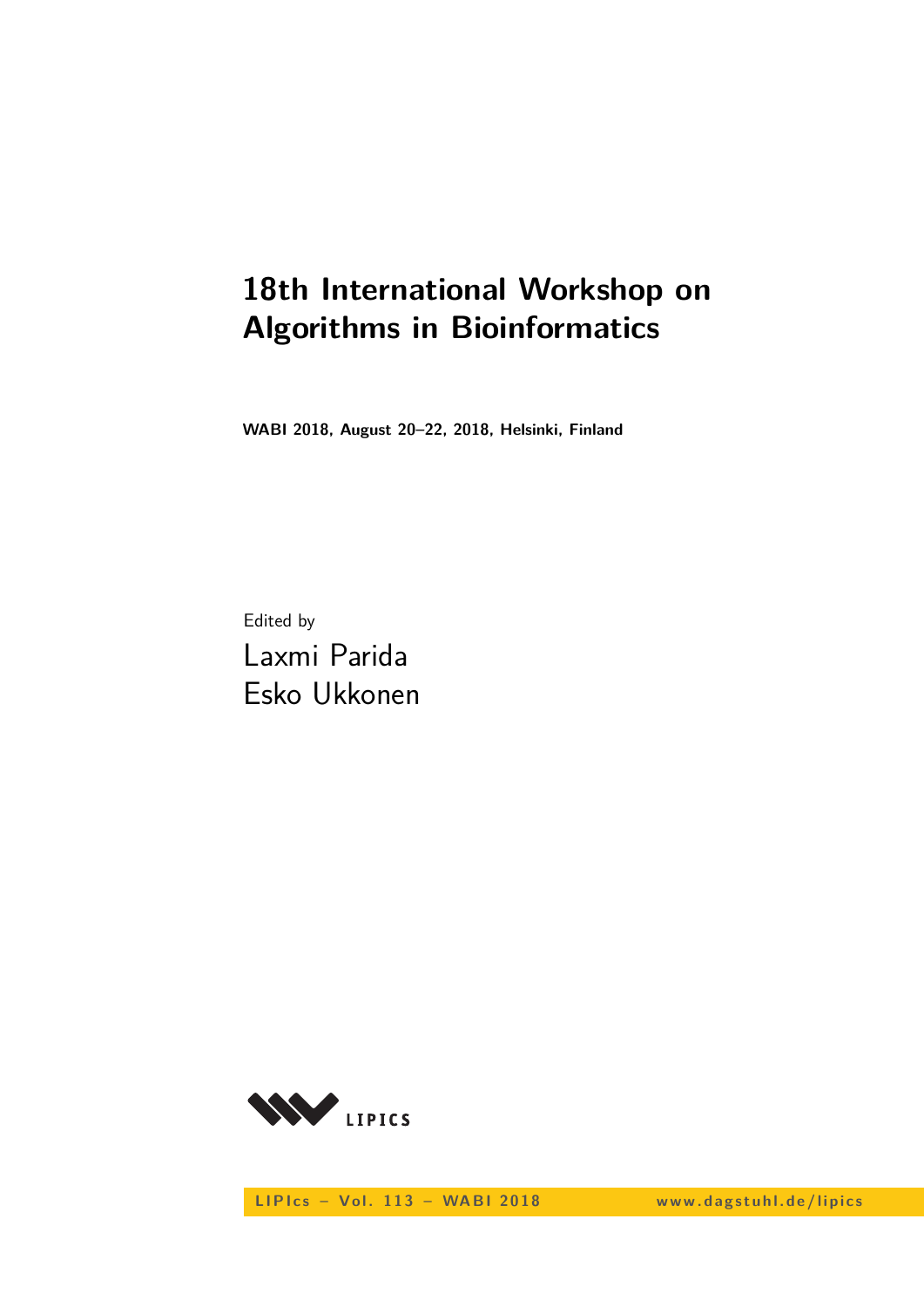Editors

Laxmi Parida **Esko Ukkonen** IBM T. J. Watson Research Center University of Helsinki parida@us.ibm.com esko.ukkonen@helsinki.fi

#### ACM Classification 2012

Applied computing  $\rightarrow$  Bioinformatics, Theory of computation  $\rightarrow$  Design and analysis of algorithms, Mathematics of computing  $\rightarrow$  Probabilistic inference problems, Computing methodologies  $\rightarrow$  Machine learning approaches

### **[ISBN 978-3-95977-082-8](http://www.dagstuhl.de/dagpub/978-3-95977-082-8)**

Published online and open access by

Schloss Dagstuhl – Leibniz-Zentrum für Informatik GmbH, Dagstuhl Publishing, Saarbrücken/Wadern, Germany. Online available at [https://www.dagstuhl.de/dagpub/978-3-95977-082-8.](https://www.dagstuhl.de/dagpub/978-3-95977-082-8)

Publication date August, 2018

Bibliographic information published by the Deutsche Nationalbibliothek The Deutsche Nationalbibliothek lists this publication in the Deutsche Nationalbibliografie; detailed bibliographic data are available in the Internet at [https://dnb.d-nb.de.](https://dnb.d-nb.de)

### License

This work is licensed under a Creative Commons Attribution 3.0 Unported license (CC-BY 3.0): https://creativecommons.org/licenses/by/3.0/legalcode.



In brief, this license authorizes each and everybody to share (to copy, distribute and transmit) the work under the following conditions, without impairing or restricting the authors' moral rights: Attribution: The work must be attributed to its authors.

The copyright is retained by the corresponding authors.

Digital Object Identifier: [10.4230/LIPIcs.WABI.2018.0](https://doi.org/10.4230/LIPIcs.WABI.2018.0)

**[ISBN 978-3-95977-082-8](http://www.dagstuhl.de/dagpub/978-3-95977-082-8) [ISSN 1868-8969](http://drops.dagstuhl.de/lipics)<https://www.dagstuhl.de/lipics>**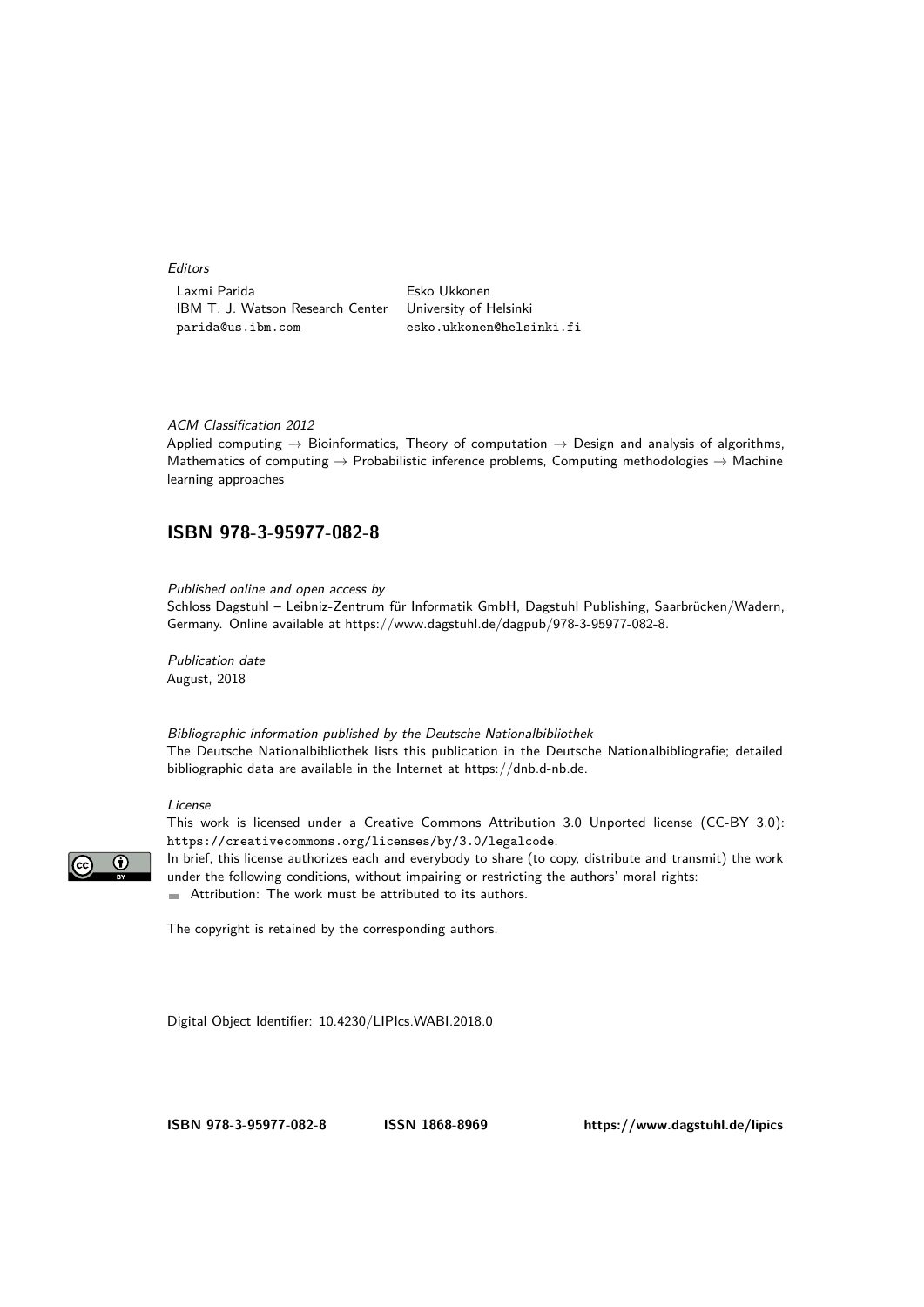## LIPIcs – Leibniz International Proceedings in Informatics

LIPIcs is a series of high-quality conference proceedings across all fields in informatics. LIPIcs volumes are published according to the principle of Open Access, i.e., they are available online and free of charge.

### Editorial Board

- **Luca Aceto** (*Chair*, Gran Sasso Science Institute and Reykjavik University)
- Susanne Albers (TU München)  $\equiv$
- Christel Baier (TU Dresden)  $\sim$
- Javier Esparza (TU München)  $\equiv$
- Michael Mitzenmacher (Harvard University)  $\sim$
- Madhavan Mukund (Chennai Mathematical Institute)  $\blacksquare$
- Anca Muscholl (University Bordeaux)  $\blacksquare$
- Catuscia Palamidessi (INRIA)  $\overline{\phantom{a}}$
- Raimund Seidel (Saarland University and Schloss Dagstuhl Leibniz-Zentrum für Informatik)  $\blacksquare$
- Thomas Schwentick (TU Dortmund)  $\overline{a}$
- Reinhard Wilhelm (Saarland University)  $\sim$

### **[ISSN 1868-8969](https://www.dagstuhl.de/dagpub/1868-8969)**

# **<https://www.dagstuhl.de/lipics>**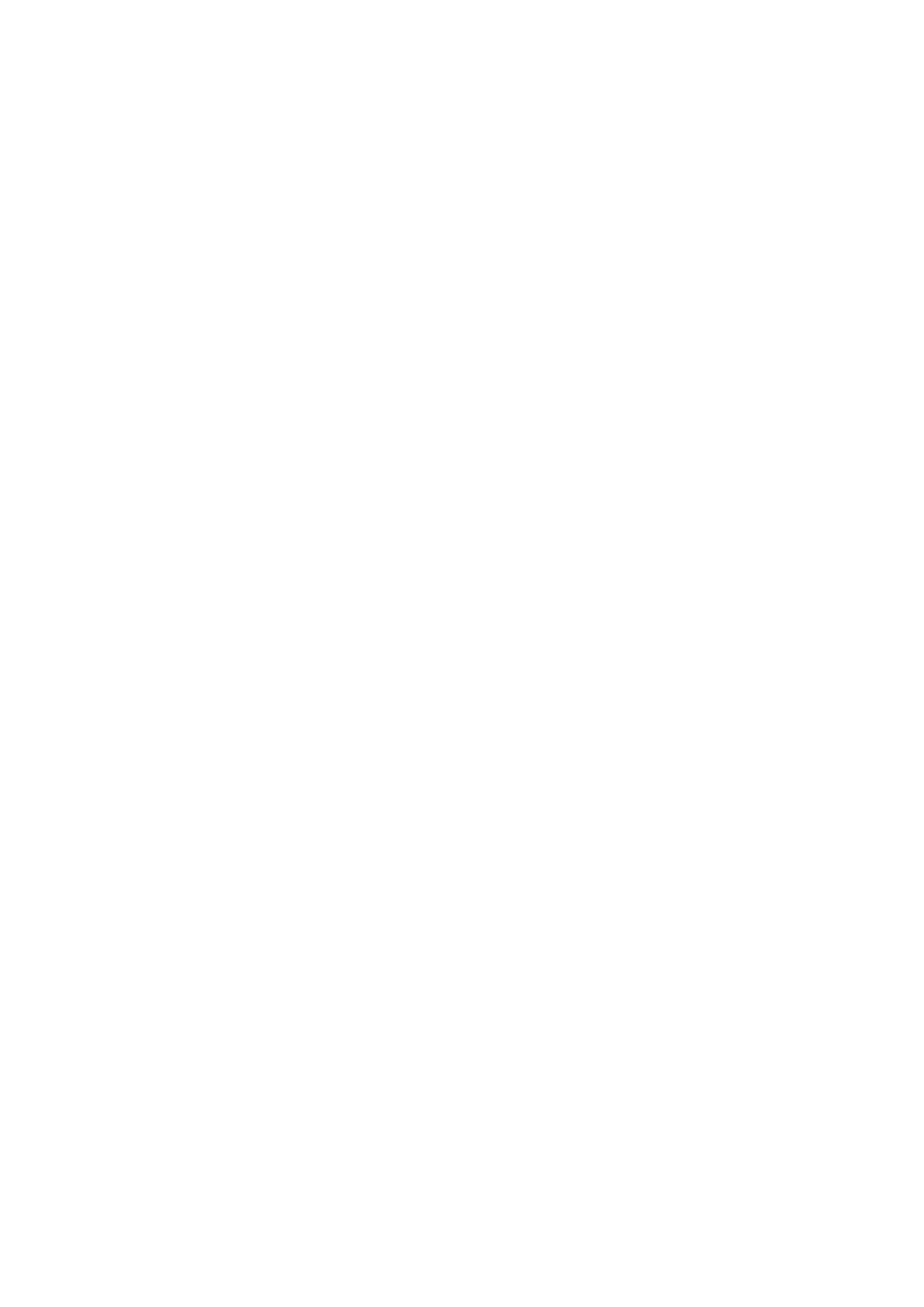# **Contents**

| Preface                                                                                                                                        | $0:$ vii       |
|------------------------------------------------------------------------------------------------------------------------------------------------|----------------|
| A Duality-Based Method for Identifying Elemental Balance Violations in<br>Metabolic Network Models                                             |                |
| Hooman Zabeti, Tamon Stephen, Bonnie Berger, and Leonid Chindelevitch                                                                          | $1:1-1:13$     |
| Prefix-Free Parsing for Building Big BWTs<br>Christina Boucher, Travis Gagie, Alan Kuhnle, and Giovanni Manzini                                | $2:1-2:16$     |
| Detecting Mutations by eBWT<br>Nicola Prezza, Nadia Pisanti, Marinella Sciortino, and Giovanna Rosone                                          | $3:1-3:15$     |
| Haplotype-aware graph indexes<br>Jouni Sirén, Erik Garrison, Adam M. Novak, Benedict Paten, and Richard Durbin                                 | $4:1-4:13$     |
| Reconciling Multiple Genes Trees via Segmental Duplications and Losses<br>Riccardo Dondi, Manuel Lafond, and Celine Scornavacca                | $5:1-5:16$     |
| Protein Classification with Improved Topological Data Analysis                                                                                 | $6:1-6:13$     |
| A Dynamic Algorithm for Network Propagation                                                                                                    | $7:1 - 7:13$   |
| New Absolute Fast Converging Phylogeny Estimation Methods with Improved<br>Scalability and Accuracy                                            | $8:1 - 8:12$   |
| An Average-Case Sublinear Exact Li and Stephens Forward Algorithm                                                                              | $9:1-9:13$     |
| External memory BWT and LCP computation for sequence collections with<br>applications                                                          |                |
| Lavinia Egidi, Felipe A. Louza, Giovanni Manzini, and Guilherme P. Telles                                                                      | $10:1-10:14$   |
| Kermit: Guided Long Read Assembly using Coloured Overlap Graphs                                                                                | $11:1-11:11$   |
| A Succinct Solution to Rmap Alignment<br>Martin D. Muggli, Simon J. Puglisi, and Christina Boucher                                             | $12:1-12:16$   |
| Spalter: A Meta Machine Learning Approach to Distinguish True DNA Variants<br>from Sequencing Artefacts                                        |                |
|                                                                                                                                                | $13:1-13:8$    |
| Essential Simplices in Persistent Homology and Subtle Admixture Detection                                                                      | $14:1-14:10$   |
| Minimum Segmentation for Pan-genomic Founder Reconstruction in Linear Time<br>Tuukka Norri, Bastien Cazaux, Dmitry Kosolobov, and Veli Mäkinen | $15:1 - 15:15$ |

18th International Workshop on Algorithms in Bioinformatics (WABI 2018).<br>Editors: Laxmi Parida and Esko Ukkonen<br>[Leibniz International Proceedings in Informatics](http://www.dagstuhl.de/lipics/)<br>LIPICS Schloss Dagstuhl – Leibniz-Zentrum für Informatik, Dag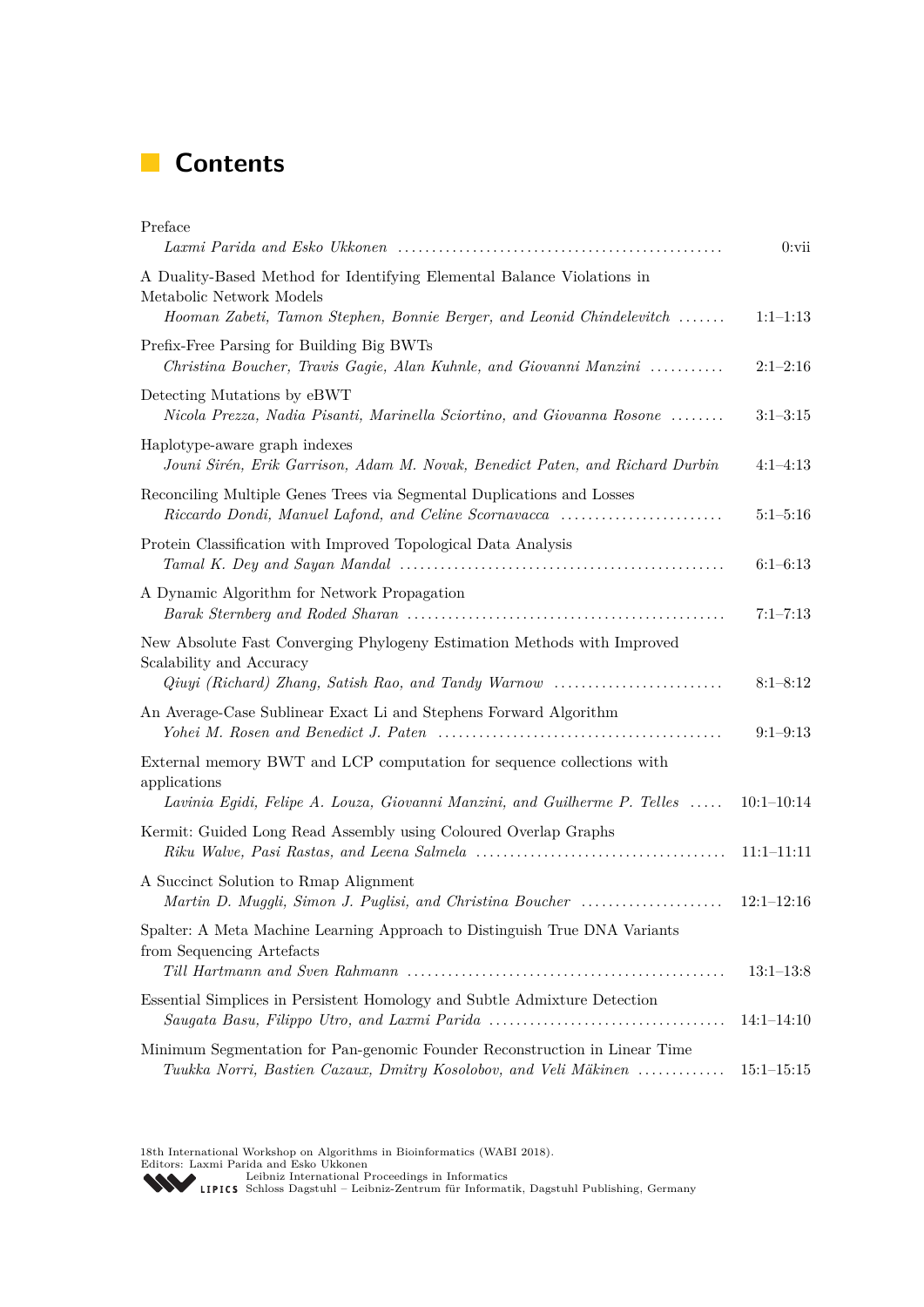| Multiple-Choice Knapsack for Assigning Partial Atomic Charges in Drug-Like<br>Molecules<br>Martin S. Engler, Bertrand Caron, Lourens Veen, Daan P. Geerke,                                               | $16:1-16:13$   |
|----------------------------------------------------------------------------------------------------------------------------------------------------------------------------------------------------------|----------------|
| $\ell_1$ -Penalised Ordinal Polytomous Regression Estimators with Application to<br>Gene Expression Studies                                                                                              |                |
| Differentially Mutated Subnetworks Discovery<br>Morteza Chalabi Hajkarim, Eli Upfal, and Fabio Vandin                                                                                                    | $18:1-18:14$   |
| $D_{\text{GEN}}$ : A Test Statistic for Detection of General Introgression Scenarios<br>Ryan A. Leo Elworth, Chabrielle Allen, Travis Benedict, Peter Dulworth, and                                      | $19:1-19:13$   |
| PRINCE: Accurate Approximation of the Copy Number of Tandem Repeats<br>Mehrdad Mansouri, Julian Booth, Margaryta Vityaz, Cedric Chauve, and                                                              | $20:1 - 20:13$ |
| Degenerate String Comparison and Applications<br>Mai Alzamel, Lorraine A. K. Ayad, Giulia Bernardini, Roberto Grossi,<br>Costas S. Iliopoulos, Nadia Pisanti, Solon P. Pissis, and Giovanna Rosone       | $21:1-21:14$   |
| A Multi-labeled Tree Edit Distance for Comparing "Clonal Trees" of Tumor<br>Progression<br>Nikolai Karpov, Salem Malikic, Md. Khaledur Rahman, and S. Cenk Sahinalp                                      | $22:1-22:19$   |
| Heuristic Algorithms for the Maximum Colorful Subtree Problem<br>Kai Dührkop, Marie A. Lataretu, W. Timothy J. White, and Sebastian Böcker                                                               | $23:1-23:14$   |
| Parsimonious Migration History Problem: Complexity and Algorithms                                                                                                                                        | $24:1 - 24:14$ |
| The Wasserstein Distance as a Dissimilarity Measure for Mass Spectra with<br>Application to Spectral Deconvolution                                                                                       |                |
| Szymon Majewski, Michał Aleksander Ciach, Michał Startek, Wanda Niemyska,<br>$Blaizej$ Miasojedow, and Anna Gambin $\ldots \ldots \ldots \ldots \ldots \ldots \ldots \ldots \ldots \ldots \ldots \ldots$ | $25:1-25:21$   |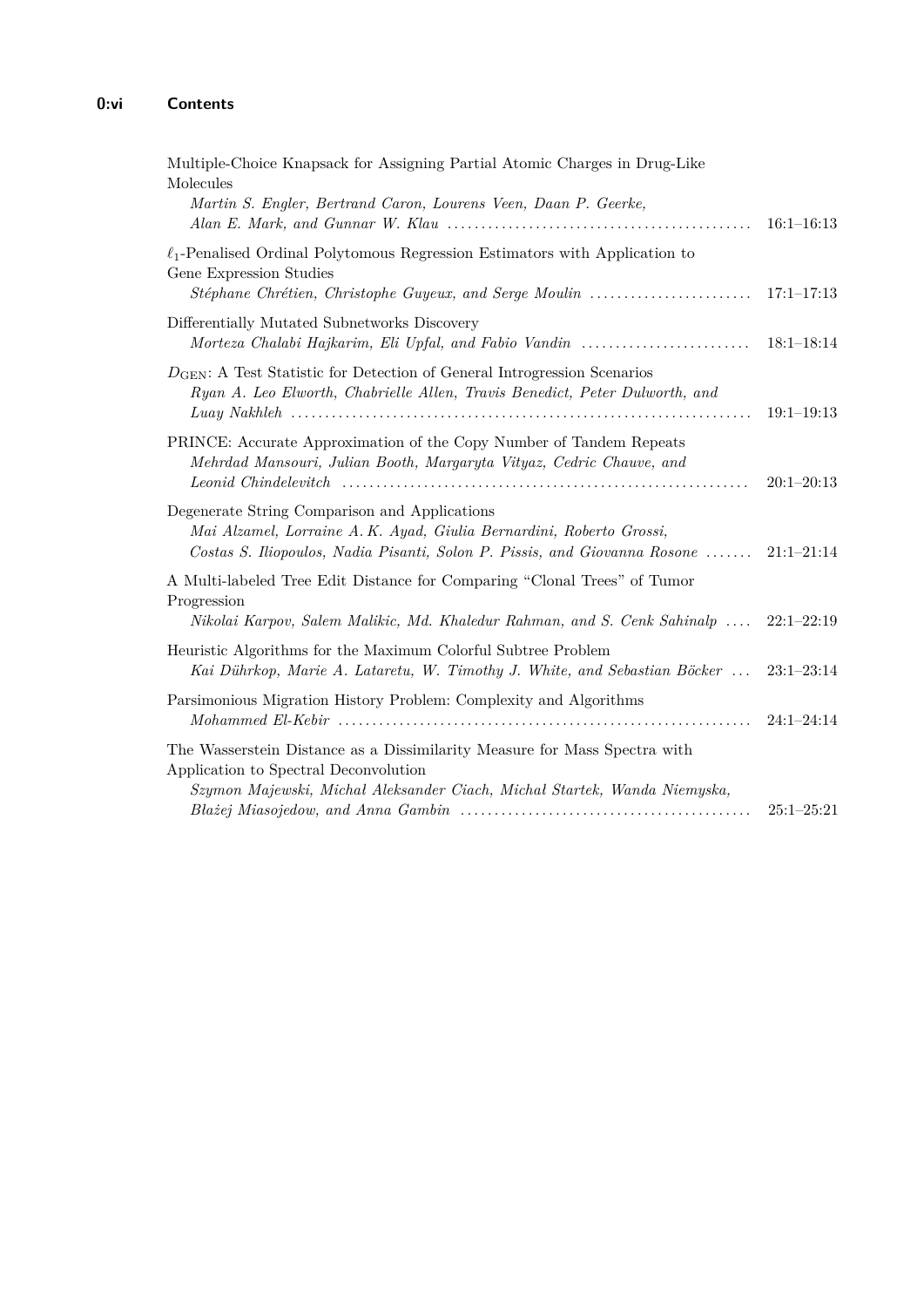# **Preface**

This proceedings volume contains papers presented at the 18th Workshop on Algorithms in Bioinformatics (WABI 2018), which was held at Aalto University, Helsinki, Finland, from August 20–22, 2018. WABI 2018 was one of seven conferences that were organized as part of ALGO 2018.

The Workshop on Algorithms in Bioinformatics is an annual conference established in 2001 to cover all aspects of algorithmic work in bioinformatics, computational biology, and systems biology. The workshop is intended as a forum for discrete algorithms and machine-learning methods that address important problems in molecular biology, that are founded on sound models, that are computationally efficient, and that have been implemented and tested in simulations and on real datasets. The meeting's focus is on recent research results, including significant work-in-progress, as well as identifying and exploring directions of future research.

WABI 2018 is grateful for the support to the sponsors of ALGO 2018: Federation of Finnish Learned Societies, Helsinki Institute for Information Technology HIIT, City of Helsinki, and European Association for Theoretical Computer Science (EATCS).

In 2018, a total of 57 manuscripts were submitted to WABI from which 25 were selected for presentation at the conference and are included in this proceedings volume as full papers. Extended versions of selected papers will be invited for publication in a thematic series in the journal Algorithms for Molecular Biology (AMB), published by BioMed Central.

The 25 papers were selected based on a thorough peer review, involving at least three independent reviewers per submitted paper, followed by discussions among the WABI Program Committee members. The selected papers cover a wide range of topics including phylogenetic studies, network analysis, sequence and genome analysis, topological data analysis and analysis of mass spectrometry data.

We thank all the authors of submitted papers and the members of the WABI Program Committee and their reviewers for their efforts that made this conference possible. We are also grateful to the WABI Steering Committee for their help and advice. We thank all the conference participants and speakers who contributed to a great scientific program. In particular, we are indebted to the keynote speaker of the conference, Mihai Pop, for his presentation. We also thank Niina Haiminen and Jarkko Toivonen as well as Päivi Lindeman and Pirjo Mulari for their help with editing the proceedings and setting up the poster session. Finally, we thank the ALGO Organizing Committee and Parinya Chalermsook, Petteri Kaski, and Jukka Suomela in particular for their hard work in making all of the local arrangements.

June 2018 Laxmi Parida Esko Ukkonen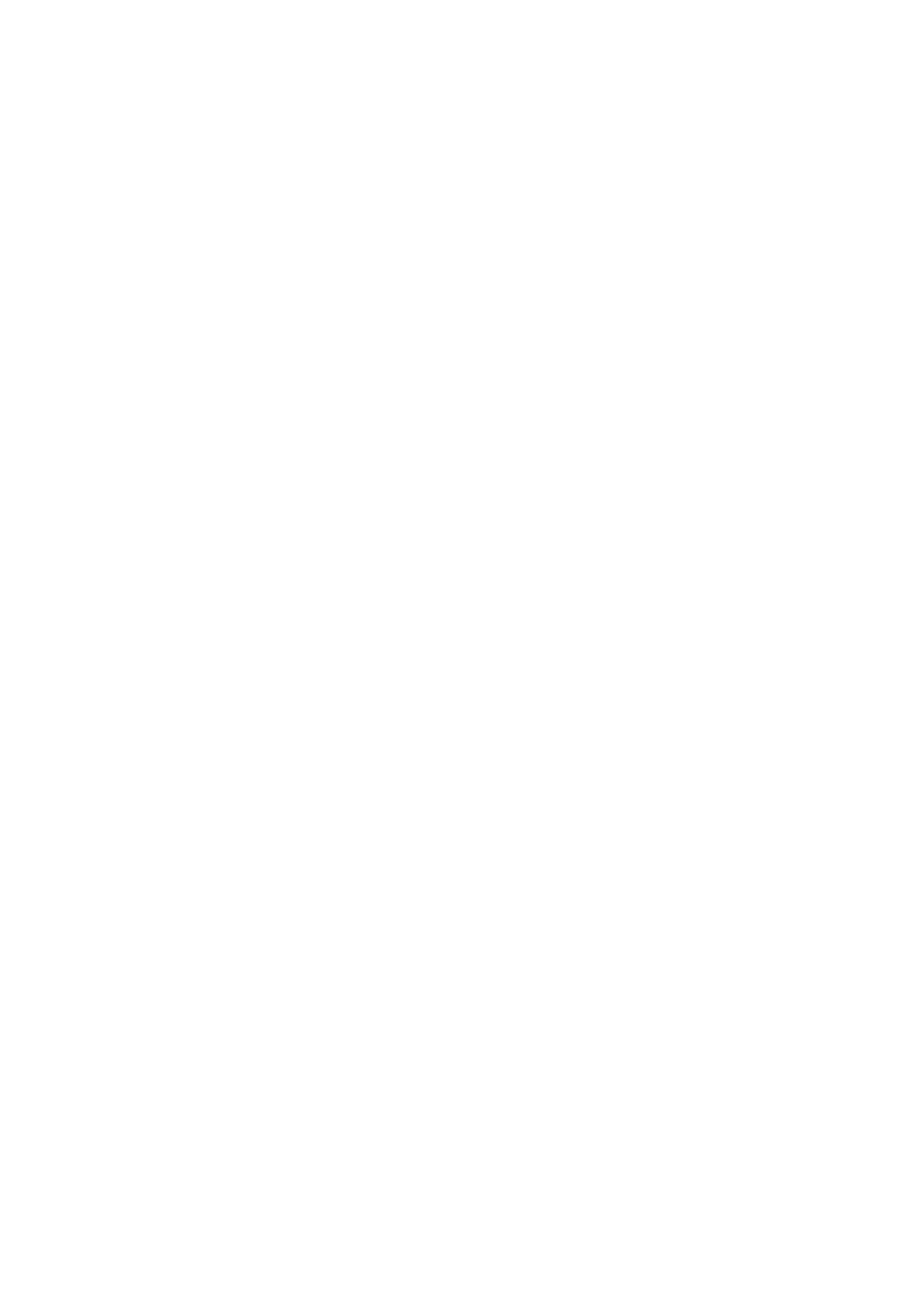# **Organization**

## **Program Chairs**

| Laxmi Parida | IBM T. J. Watson Research Center |
|--------------|----------------------------------|
| Esko Ukkonen | University of Helsinki           |

## **Program Committee**

| Tatsuya Akutsu              | Kyoto University                              |
|-----------------------------|-----------------------------------------------|
| Lars Arvestad               | Stockholm University                          |
| Anne Bergeron               | Universite du Quebec a Montreal               |
| Paola Bonizzoni             | Università di Milano-Bicocca                  |
| Alessandra Carbone          | Université Pierre et Marie Curie              |
| Benny Chor                  | Tel-Aviv Univ                                 |
| Daniel Doerr                | Bielefeld University                          |
| Nadia El-Mabrouk            | University of Montreal                        |
| Liliana Florea              | Johns Hopkins University                      |
| Anna Gambin                 | Institute of Informatics, Warsaw University   |
| Niina Haiminen              | IBM T. J. Watson Research Center              |
| Iman Hajirasouliha          | Cornell University                            |
| Bjarni Halldorsson          | deCODE genetics and Reykjavik University      |
| Katharina Huber             | University of East Anglia                     |
| Carl Kingsford              | Carnegie Mellon University                    |
| Gunnar W. Klau              | Heinrich Heine University Düsseldorf          |
| Harri Lähdesmäki            | Aalto University                              |
| Timo Lassmann               | Telethon Kids                                 |
| Yu Lin                      | Australian National University                |
| Zsuzsanna Liptak            | University of Verona                          |
| Veli Mäkinen                | University of Helsinki                        |
| Paul Medvedev               | Pennsylvania State University                 |
| Bernard Moret               | <b>EPFL</b>                                   |
| Burkhard Morgenstern        | University of Goettingen                      |
| Vincent Moulton             | University of East Anglia                     |
| Robert Patro                | Stony Brook                                   |
| Christian N. Storm Pedersen | Aarhus University                             |
| Solon Pissis                | King's College London                         |
| Cinzia Pizzi                | Univ Padova                                   |
| Alex Pothen                 | Purdue Univ                                   |
| Teresa Przytycka            | NIH                                           |
| Sven Rahmann                | University of Duisburg-Essen                  |
| Knut Reinert                | FU Berlin                                     |
| Eric Rivals                 | CNRS & Univ Montpellier                       |
| Simona Rombo                | Univ Palermo                                  |
| Marie-France Sagot          | INRIA Grenoble Rhône-Alpes and Univ de Lyon 1 |
| Yasubumi Sakakibara         | Keio University                               |
| Mikaël Salson               | Université Lille 1                            |

18th International Workshop on Algorithms in Bioinformatics (WABI 2018).<br>Editors: Laxmi Parida and Esko Ukkonen<br>[Leibniz International Proceedings in Informatics](http://www.dagstuhl.de/lipics/)<br>LIPICS Schloss Dagstuhl – Leibniz-Zentrum für Informatik, Dag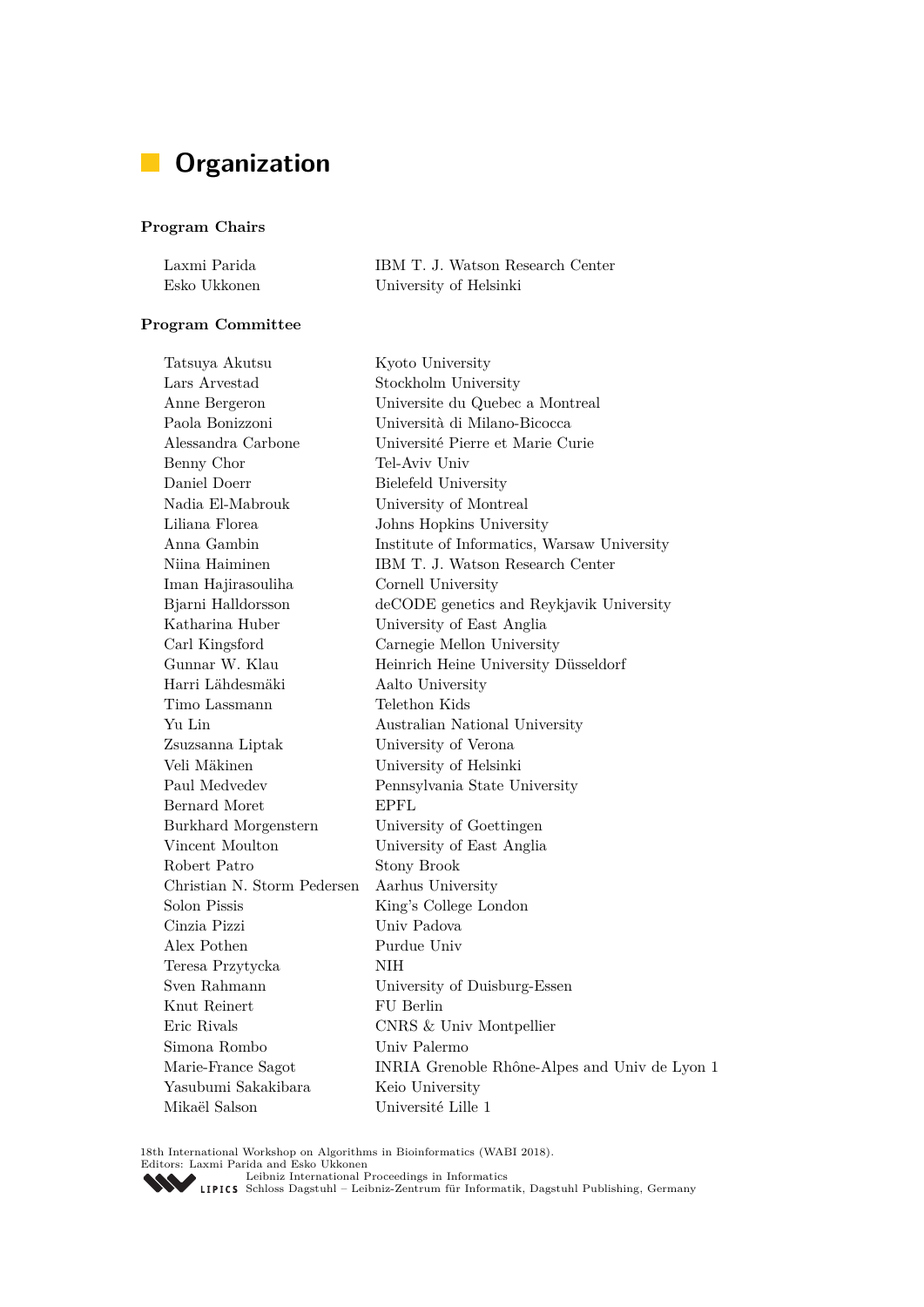| Michael Schatz        | Cold Spring Harbor Laboratory               |
|-----------------------|---------------------------------------------|
| Marcel Schulz         | Saarland University                         |
| Russell Schwartz      | Carnegie Mellon University                  |
| Kana Shimizu          | Waseda University                           |
| Rahul Siddharthan     | Institute of Mathematical Sciences, Chennai |
| Alexandros Stamatakis | Heidelberg Instit. for Theoretical Studies  |
| Jens Stoye            | Bielefeld University                        |
| Hélène Touzet         | University of Lille and INRIA               |
| Lusheng Wang          | City University of Hong Kong                |
| Tandy Warnow          | University of Illinois at Urbana-Champaign  |
| Yufeng Wu             | Univ Connecticut                            |
| Louxin Zhang          | National University of Singapore            |
| Shaojie Zhang         | University of Central Florida               |
| Michal Ziv-Ukelson    | Ben Gurion University of the Negev          |

## **WABI Steering Committee**

| Bernard Moret   | EPFL                                       |
|-----------------|--------------------------------------------|
| Vincent Moulton | University of East Anglia                  |
| Jens Stove      | Bielefeld University                       |
| Tandy Warnow    | University of Illinois at Urbana-Champaign |

# **ALGO Organizing Committee Chairs**

| Parinya Chalermsook | Aalto University |
|---------------------|------------------|
| Petteri Kaski       | Aalto University |
| Jukka Suomela       | Aalto University |

### **Additional Reviewers**

| Said Sadique Adi      | Krzysztof Gogolewski | Murray Patterson      |
|-----------------------|----------------------|-----------------------|
| Ilan Ben-Bassat       | Mauricio Soto Gomez  | Leonardo Pellegrina   |
| Sebastian Böcker      | Aldo Guzmán-Sáenz    | Pierre Peterlongo     |
| Aritra Bose           | Arnaldur Gylfason    | Christopher Pockrandt |
| Christina Boucher     | Marteinn Hardarson   | Raffaella Rizzi       |
| Bastien Cazaux        | Lin He               | Giovanna Rosone       |
| Annie Chateau         | Markus Heinonen      | Yutaka Saito          |
| Rayan Chikhi          | Shahidul Islam       | Mingfu Shao           |
| Neo Christopher Chung | Vasanthan Jayakumar  | Blerina Sinaimeri     |
| Simone Ciccolella     | Dominik Kempa        |                       |
| Leandro I. S. De Lima | Kiavash Kianfar      | Jean-Stéphane Varré   |
| Meleshko Dmitrii      | Kuo-Ching Liang      | Roland Wittler        |
| Yoann Dufresne        | Simone Linz          | Weronika Wronowska    |
| Hannes P. Eggertsson  | Guillaume Marçais    | Zohar Yakhini         |
| Jamal Elkhader        | Ardalan Naseri       | Guangyu Yang          |
| Giuditta Franco       | Laurent Noé          | Hongyu Zheng          |
|                       |                      |                       |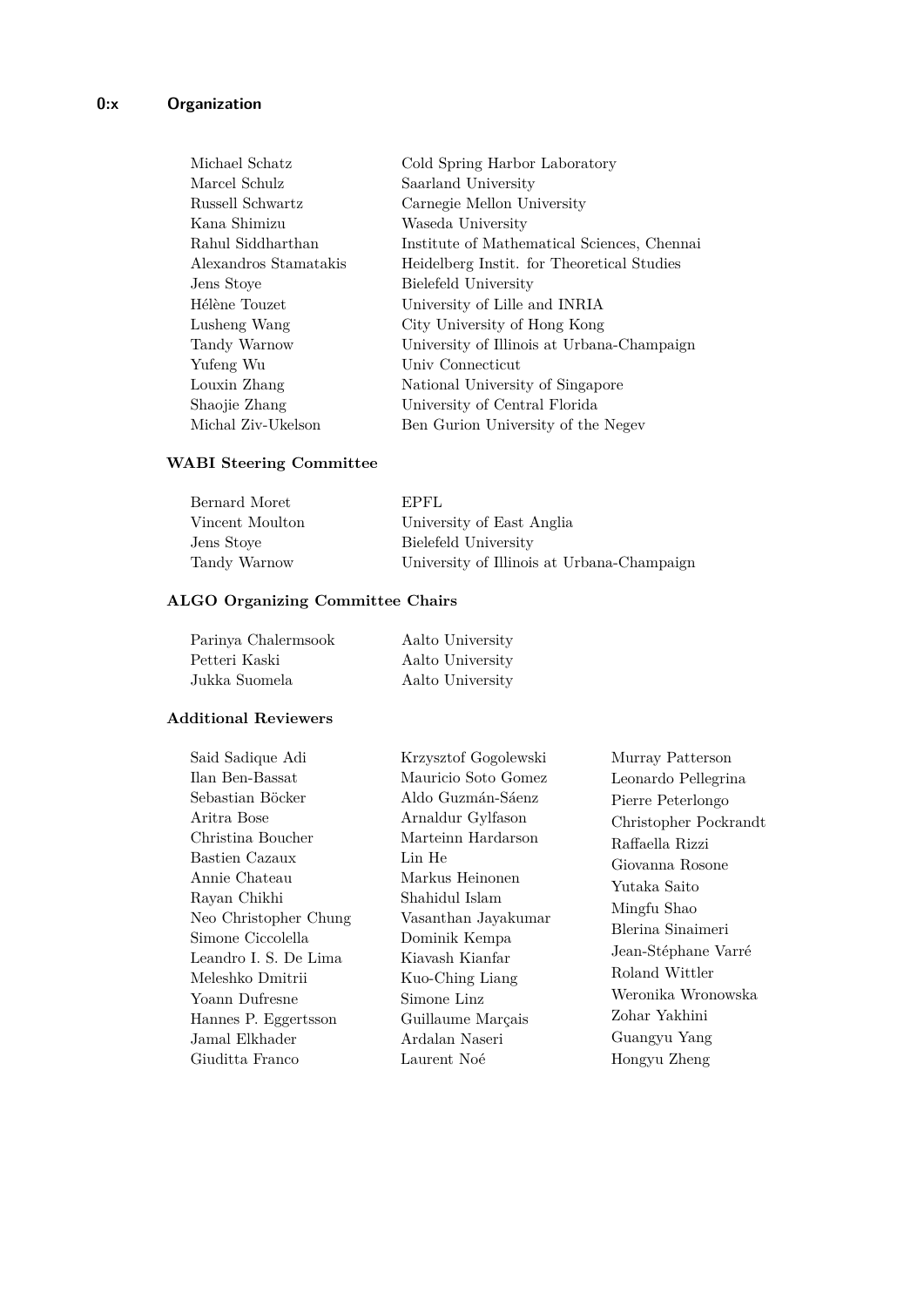# **List of Authors**

Chabrielle Allen caa6@rice.edu Rice University United States

Mai Alzamel mai.alzamel@kcl.ac.uk King's College London United Kingdom

Lorraine A. K. Ayad lorraine.ayad@kcl.ac.uk King's College London United Kingdom

Saugata Basu sbasu@purdue.edu Purdue University United States

Travis Benedict trb6@rie.edu Rice University United States

Bonnie Berger bab@csail.mit.edu **MIT** United States

Giulia Bernardini giuliabernardini.morg@gmail.com University of Milan-Bicocca Italy

Sebastian Böcker sebastian.boecker@uni-jena.de Friedrich Schiller University Jena Germany

Julian Booth julius\_booth@sfu.ca Simon Fraser University Canada

Christina Boucher cboucher@cise.ufl.edu University of Florida United States

Bertrand Caron b.caron@uq.edu.au School of Chemistry & Molecular Biosciences, The University of Queensland, St Lucia Australia

Bastien Cazaux bastien.cazaux@lirmm.fr University of Helsinki Finland

Cedric Chauve cedric\_chauve@sfu.ca Simon Fraser University Canada

Leonid Chindelevitch leonid@sfu.ca Simon Fraser University Canada

Stéphane Chrétien stephane.chretien@npl.co.uk National Physical Laboratory United Kingdom

Michał Aleksander Ciach m\_ciach@student.uw.edu.pl Institute of Mathematics, Informatics and Mechanics, University of Warsaw Poland

Tamal K. Dey dey.8@osu.edu The Ohio State University United States

Riccardo Dondi riccardo.dondi@unibg.it Università degli Studi di Bergamo Italy

Kai Dührkop Kai.Duehrkop@uni-jena.de Friedrich-Schiller-University Jena Germany

18th International Workshop on Algorithms in Bioinformatics (WABI 2018). Editors: Laxmi Parida and Esko Ukkonen [Leibniz International Proceedings in Informatics](http://www.dagstuhl.de/lipics/) Leibniz International Floretungs in miormatik, Dagstuhl Publishing, Germany<br>LIPICS [Schloss Dagstuhl – Leibniz-Zentrum für Informatik, Dagstuhl Publishing, Germany](http://www.dagstuhl.de)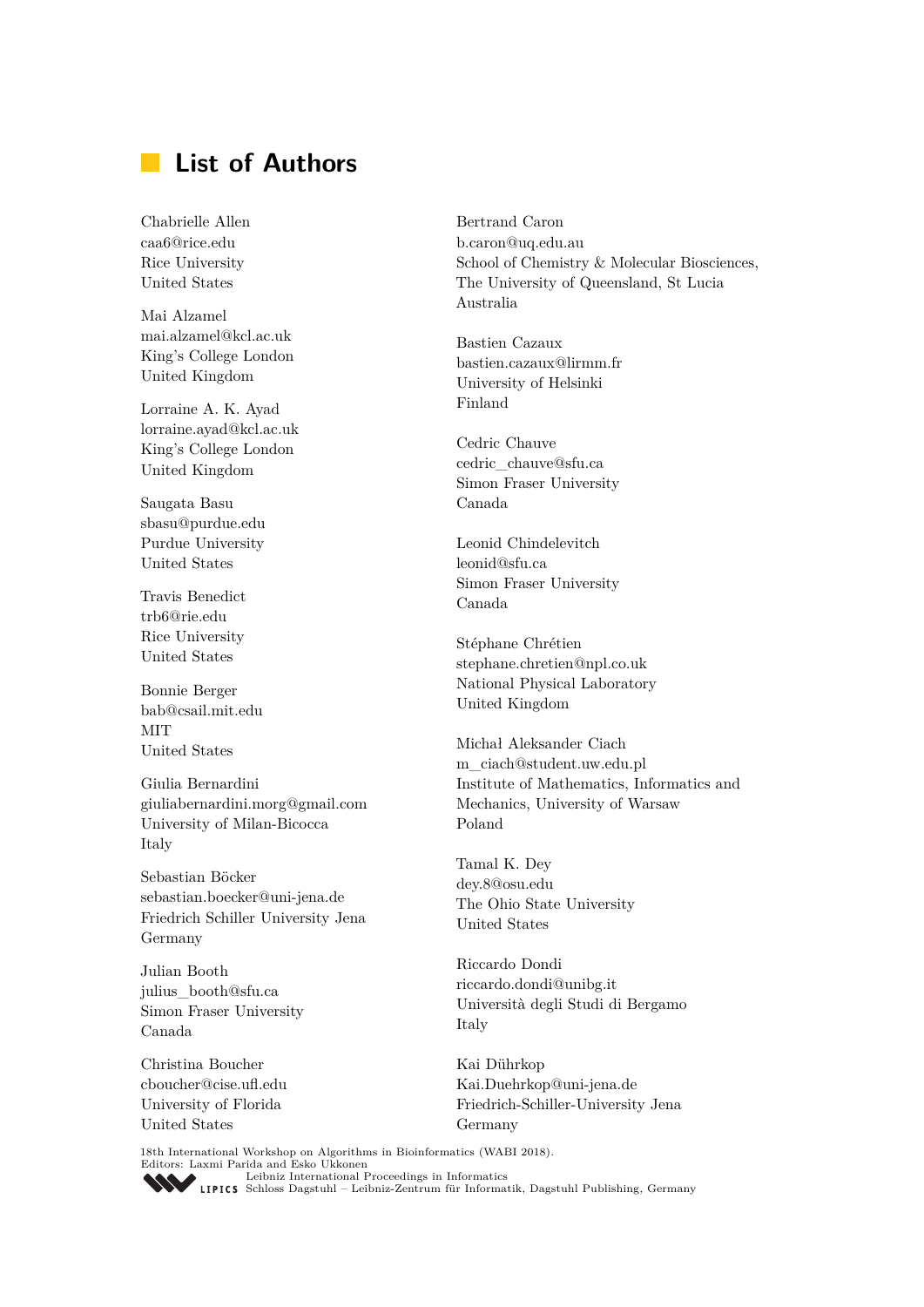Peter Dulworth psd2@rice.edu Rice University United States

Richard Durbin rd@sanger.ac.uk Department of Genetics, University of Cambridge United Kingdom

Lavinia Egidi lavinia.egidi@mfn.unipmn.it Computer Science Institute, University of Eastern Piedmont Italy

Mohammed El-Kebir melkebir@illinois.edu University of Illinois at Urbana-Champaign United States

Ryan A. Leo Elworth r.a.leo.elworth@rice.edu Rice University United States

Martin S. Engler martin.engler@cwi.nl Life Sciences and Health Group, Centrum Wiskunde & Informaticas, Amsterdam Netherlands

Travis Gagie travis.gagie@gmail.com Diego Portales University Chile

Anna Gambin aniag@mimuw.edu.pl Institute of Mathematics, Informatics and Mechanics, University of Warsaw Poland

Erik Garrison eg10@sanger.ac.uk Wellcome Sanger Institute United Kingdom

Daan P. Geerke d.p.geerke@vu.nl AIMMS Division of Molecular and Computational Toxicology, Vrije Universiteit Amsterdam Netherlands

Roberto Grossi grossi@di.unipi.it University of Pisa Italy

Christophe Guyeux christophe.guyeux@univ-fcomte.fr University of Bourgogne Franche-Comté France

Morteza Chalabi Hajkarim morteza.hajkarim@bric.ku.dk University of Copenhagen Denmark

Till Hartmann Till.Hartmann@uni-due.de University of Duisburg-Essen Germany

Costas S. Iliopoulos c.iliopoulos@kcl.ac.uk King's College London United Kingdom

Nikolai Karpov nkarpov@iu.edu Indiana University Bloomington United States

Gunnar W. Klau gunnar.klau@hhu.de Algorithmic Bioinformatics, Heinrich Heine University Düsseldorf Germany

Dmitry Kosolobov dkosolobov@mail.ru Ural Federal University Russia

Alan Kuhnle akuhnle418@gmail.com University of Florida United States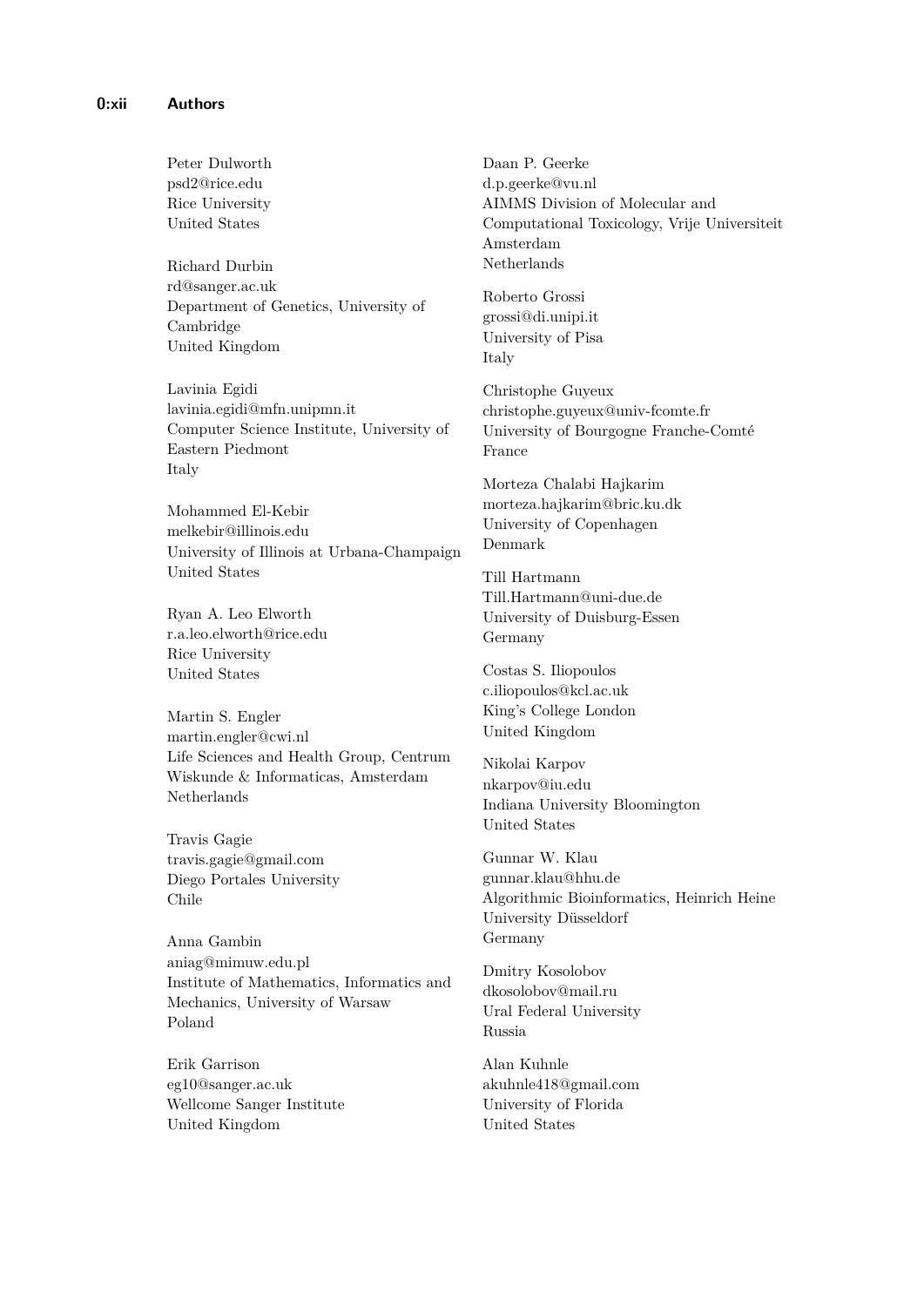### **Authors 0:xiii**

Manuel Lafond

mlafond2@uOttawa.ca Université de Sherbrooke Canada Marie A. Lataretu marie.lataretu@uni-jena.de Friedrich-Schiller-University Jena Germany Felipe A. Louza louza@usp.br Department of Computing and Mathematics, University of São Paulo Brazil Szymon Majewski smajewski@impan.pl Institute of Mathematics, Polish Academy of Sciences Poland Veli Mäkinen vmakinen@cs.helsinki.fi University of Helsinki Finland

Salem Malikic smalikic@sfu.ca Simon Fraser University Canada

Sayan Mandal mandal.25@osu.edu The Ohio State University United States

Mehrdad Mansouri mehrdad\_mansouri@sfu.ca Simon Fraser University Canada

Giovanni Manzini giovanni.manzini@unipmn.it Computer Science Institute, University of Eastern Piedmont Italy

Alan E. Mark a.e.mark@uq.edu.au School of Chemistry & Molecular Biosciences, The University of Queensland, St Lucia Australia

Błażej Miasojedow bmia@mimuw.edu.pl Institute of Mathematics, Informatics and Mechanics, University of Warsaw Poland

Serge Moulin serge.moulin@hotmail.fr University of Bourgogne Franche-Comté France

Martin D. Muggli martin.muggli@colostate.edu Colorado State University United States

Luay Nakhleh nakhleh@cs.rice.edu Rice University United States

Wanda Niemyska w.niemyska@mimuw.edu.pl Institute of Mathematics, Informatics and Mechanics, University of Warsaw Poland

Tuukka Norri tsnorri@iki.fi University of Helsinki Finland

Adam M. Novak anovak@soe.ucsc.edu University of California, Santa Cruz United States

Laxmi Parida parida@us.ibm.com IBM T. J. Watson Research Center United States

Benedict J. Paten bpaten@ucsc.edu University of California, Santa Cruz United States

Nadia Pisanti pisanti@di.unipi.it Dipartimento di Informatica, Universita di Pisa, Italy & Erable Team, INRIA Italy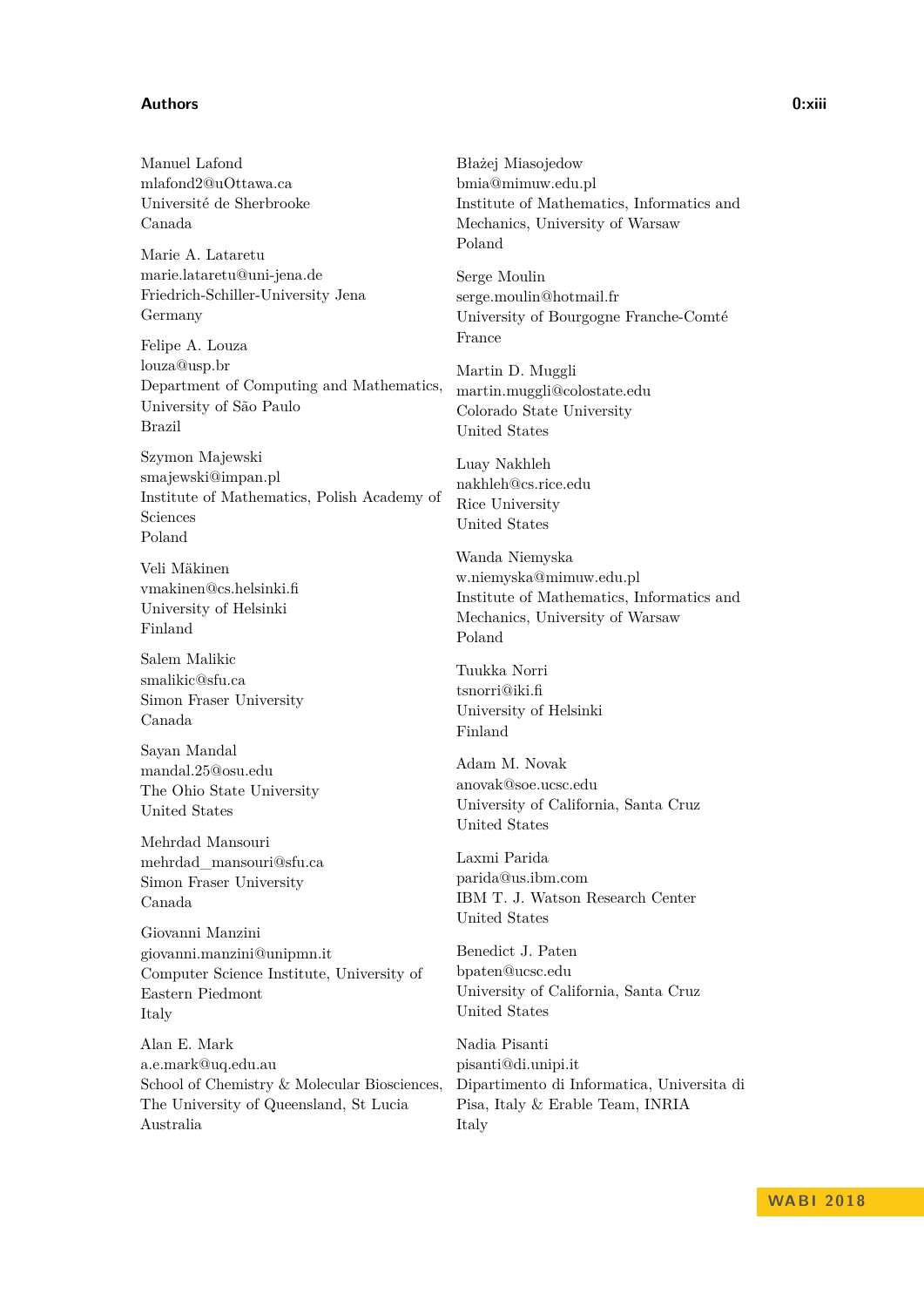Solon P. Pissis solon.pissis@kcl.ac.uk King's College London United Kingdom

Nicola Prezza nicola.prezza@di.unipi.it University of Pisa Italy

Simon J. Puglisi simon.j.puglisi@gmail.com University of Helsinki Finland

Md. Khaledur Rahman morahma@umail.iu.edu Indiana University Bloomington United States

Sven Rahmann Sven.Rahmann@uni-due.de University of Duisburg-Essen Germany

Satish Rao satishr@cs.berkeley.edu University of California, Berkeley United States

Pasi Rastas pasi.rastas@helsinki.fi University of Helsinki Finland

Yohei M. Rosen yohei@ucsc.edu University of California, Santa Cruz United States

Giovanna Rosone giovanna.rosone@unipi.it Dipartimento di Informatica - Università di Pisa Italy

S. Cenk Sahinalp cenksahi@indiana.edu Indiana University Bloomington United States

Leena Salmela leena.salmela@cs.helsinki.fi University of Helsinki Finland Marinella Sciortino marinella.sciortino@unipa.it University of Palermo Italy Celine Scornavacca celine.scornavacca@umontpellier.fr Institut des Sciences de l'Evolution (Université de Montpellier, CNRS, IRD, EPHE) France Roded Sharan roded@post.tau.ac.il Tel-Aviv University Israel Jouni Sirén jouni.siren@iki.fi University of California, Santa Cruz United States Michał Startek mist@duch.mimuw.edu.pl Institute of Mathematics, Informatics and Mechanics, University of Warsaw Poland Tamon Stephen tamon@sfu.ca Simon Fraser University Canada Barak Sternberg barakolo@gmail.com Tel-Aviv University Israel Guilherme P. Telles gpt@ic.unicamp.br Institute of Computing, University of Campinas Brazil Eli Upfal

eli@cs.brown.edu Brown University United States